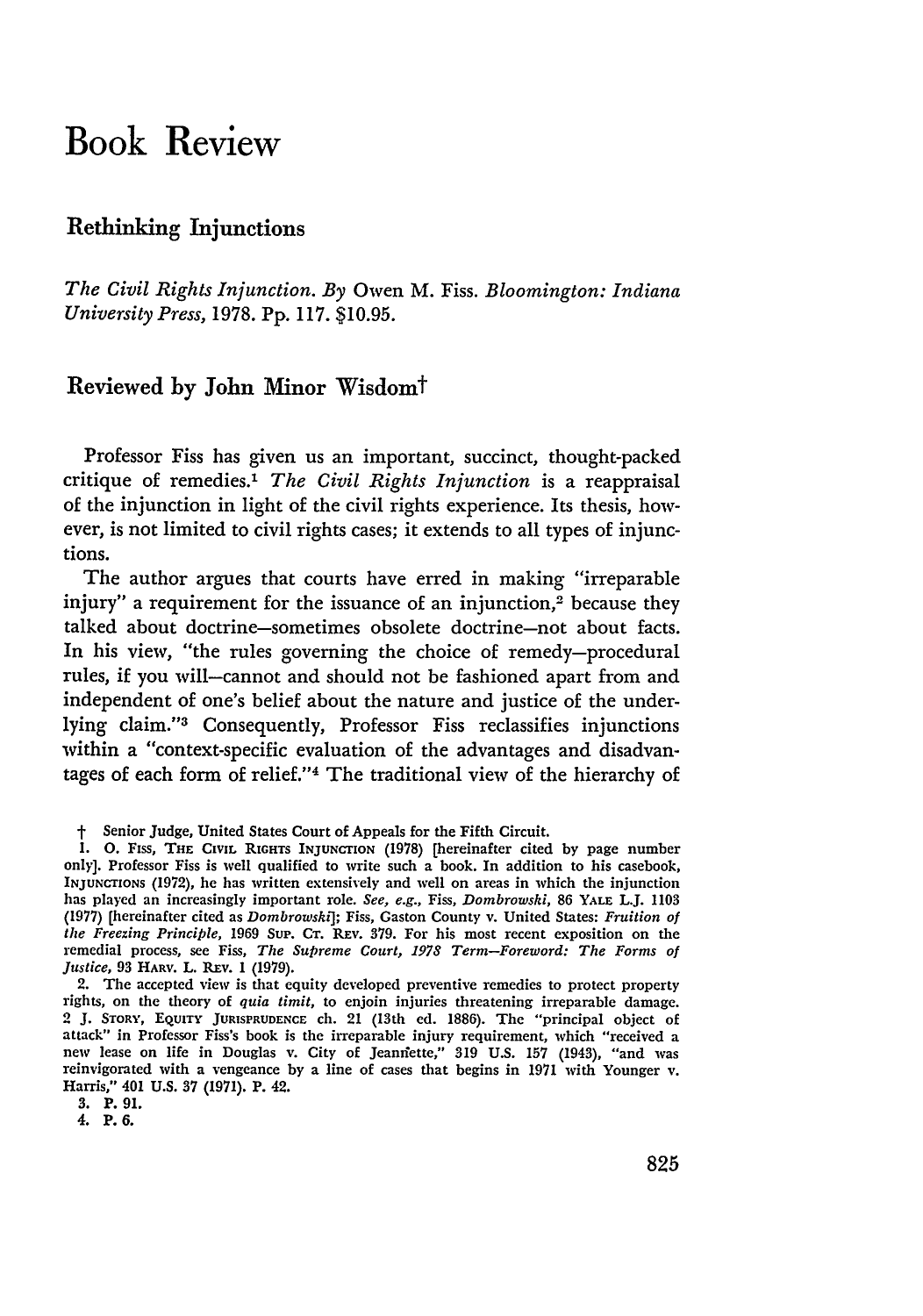remedies assumed that noninjunctive remedies would be efficacious and that an injunction was a subordinate, last-resort remedy to prevent irreparable injury. That view, Professor Fiss demonstrates, should give way.

This reevaluation of the injunction is long overdue. Felix Frankfurter and Nathan Greene made the last important critical study of the subject in 1930, writing *The Labor Injunction,5* which was almost a brief for the Norris-LaGuardia Act. That work was a study of the abuses of the injunction as a tool of industrial warfare<sup>6</sup> and cannot be regarded as a general argument for narrowing the use of all injunctions. Since that time, we have been through the civil rights experience, in which we recognized pervasive ills in our social structure and developed injunctive remedies to correct them. Professor Fiss is concerned that in a period of "reconstitution," injunctive relief may become hostage to the verbal rigidity of ancient doctrine. I share his concerns. It would be a mordant irony if equitable procedures should become so calcified by arthritic doctrine as to defeat the doing of equity.

Professor Fiss begins by redrawing the map traditionally used to locate the types of injunctions. The coordinates on the old map were procedural: there were interlocutory orders and final orders. Orders were sometimes also captioned by the style of their coerciveness as mandatory or prohibitory. This procedural approach was unrelated to the wrong under scrutiny and was not descriptive of the remedy. Thus it was unilluminating in trying to distinguish, for example, restraints of speech from voting rights cases or from school desegregation cases.

Professor Fiss adds coordinates that have reference to the wrong, and to the remedial end an injunctive order is intended to serve. He introduces three new categories: the preventive injunction, which seeks to prohibit some discrete act or series of acts from occurring in the future; the reparative injunction, which compels the defendant to engage in a course of action that seeks to correct the effects of a past

**5.** F. **FRANKFURTER &** N. **GREENE, THE LABOR INJUNCTION (1930).** For useful accounts of the history and operation of the injunction, see **0. FIss,** INJUNCTIONs **(1972)** and *Developments in the Law-Injunctions,* **78** HARV. L. REv. 994 **(1965).**

**6.** The most significant use of the injunction in a labor context culminated in the celebrated case of *In re* Debs, **158 U.S.** 564 **(1895).** The American Railway Union, led **by** Eugene Debs, struck in favor of the Pullman workers and tied up the railways of the nation until an injunction broke the strike. The injunction was based on removing the obstruction to interstate commerce. *Id.* at **598-600.**

Interestingly, courts in the Fifth Circuit have relied on *Debs* as a civil rights tool, using that case as authority for an antiobstruction injunction when the defendant's acts could **be** characterized as a burden on interstate commerce. United States v. City of Jackson, **318 F.2d 1,** 14 (5th Cir. **1963);** United States **v.** Original Knights of Ku Klux Klan, **250** F. Supp. **330, 356 (E.D.** La. **1965).**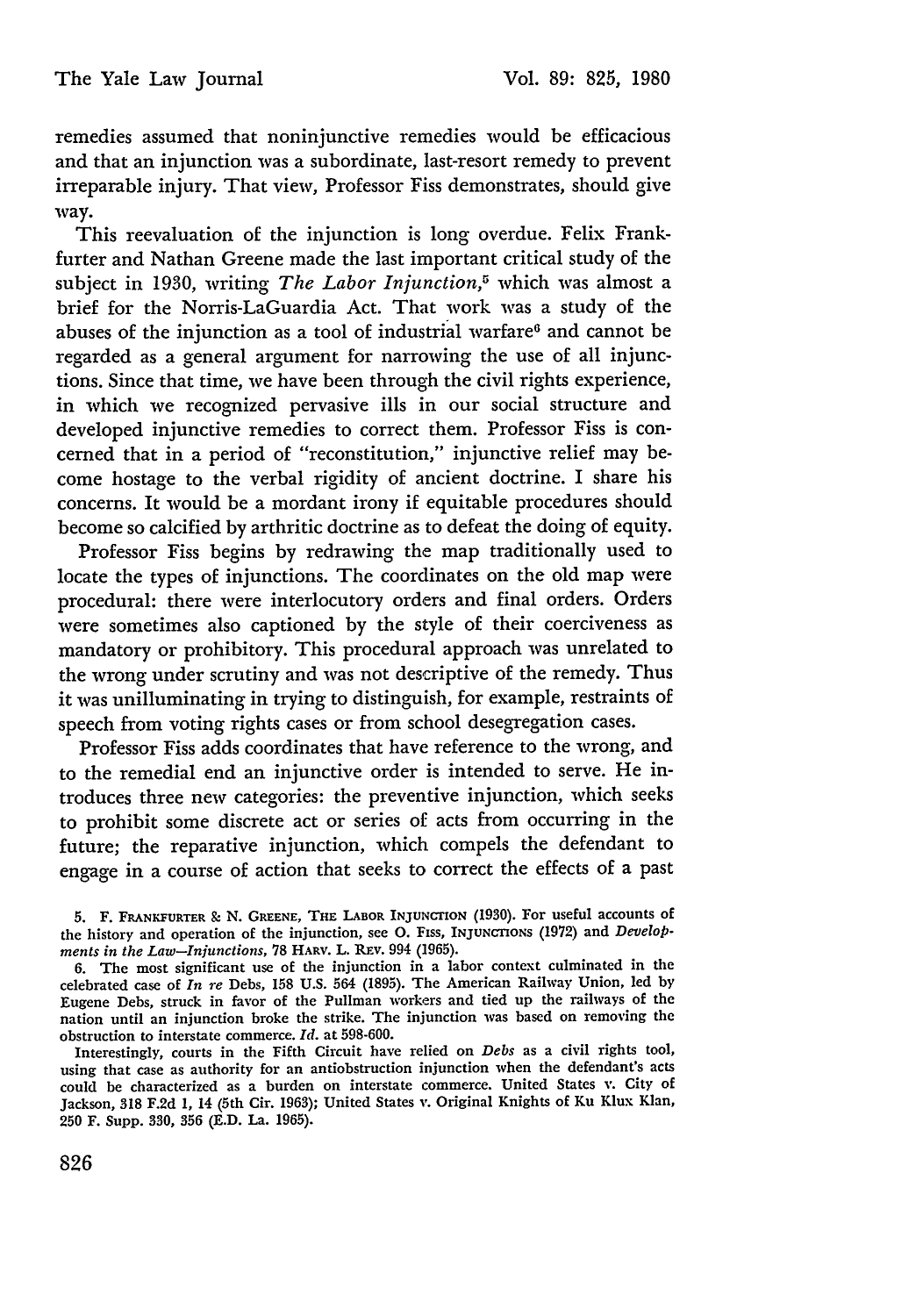wrong; and the structural injunction, which seeks to reorganize an ongoing social institution. Preventive injunctions are forward looking and often, though not necessarily, are directed to the particular individual or the office commanding or forbidding a certain act. The reparative and structural injunctions are of more recent birth and are not just preventive as to future acts. They are curative, and hence backward looking.<sup>7</sup>

As courts faced the difficult task of achieving desegregation during the 1950s and 1960s, it became increasingly clear that preventive and reparative injunctions could not fully achieve the needed compliance. Preventive injunctions affected too few parties and were easily disobeyed. The reparative injunction, although it cut more deeply than the preventive injunction into social institutions, was not powerful enough to remove segregation from schools in the South. For this, the structural injunction was required.8 The constitutional wrong was the institution itself, and it was the institution that had to be changed for civil rights to be safeguarded. The lesson was clear: the injunction was no longer exclusively preventive, and irreparable injury to an individual plaintiff was relegated to the background.<sup>9</sup>

In his discussion, Professor Fiss does not merely champion the structural injunction, but questions the justifications for the remedial hierarchy. He examines the correctness of the concept of a hierarchy of remedies in which the injunction occupies a subordinate position. In addressing these normative concerns, he analyzes the arguments that could be used to defend the hierarchy. One of these arguments is par-

**9.** Professor Fiss explains:

A structural decree-one of the most distinctive legacies of the civil rights experience-should not be viewed as an instrument seeking to prevent a future wrong through deterrence. Rather, it should be viewed as a means of initiating a relationship between a court and a social institution. The issuance of the injunction is not so much a coercive act, such as issuing a command, as it is a declaration that henceforth the court will *direct* or *manage* the reconstruction of the social institution, in order to bring it into conformity with the Constitution.

Pp. 36-37 (footnote omitted).

**<sup>7.</sup>** Professor Fiss makes the distinctions quite clear:

The preventive injunction might be viewed as a mini-criminal statute, though more individuated, more decentralized, and with greater power invested in the judge. With the newer categories, those with roots in civil rights litigation, we seem to move in two different directions. The reparative injunction closely resembles the damage judgment and might be viewed as an in-kind damage award, while the structural injunction emerges **...** as a truly unique legal instrument.

P. **8.**

*<sup>8.</sup> See, e.g.,* United States v. Jefferson County Bd. of Educ., 372 F.2d 836 (5th Cir. 1966), *afl'd,* 380 F.2d **385** (5th Cir.) (en banc), *cert. denied,* 389 U.S. 840 (1967) (case in which the court issued detailed instructions to school officials to achieve desegregation). *See generally* F. **READ 8** L. **McGOUGH, LET THEir BE JUDGED** (1978) (discussing judicial integration in deep South).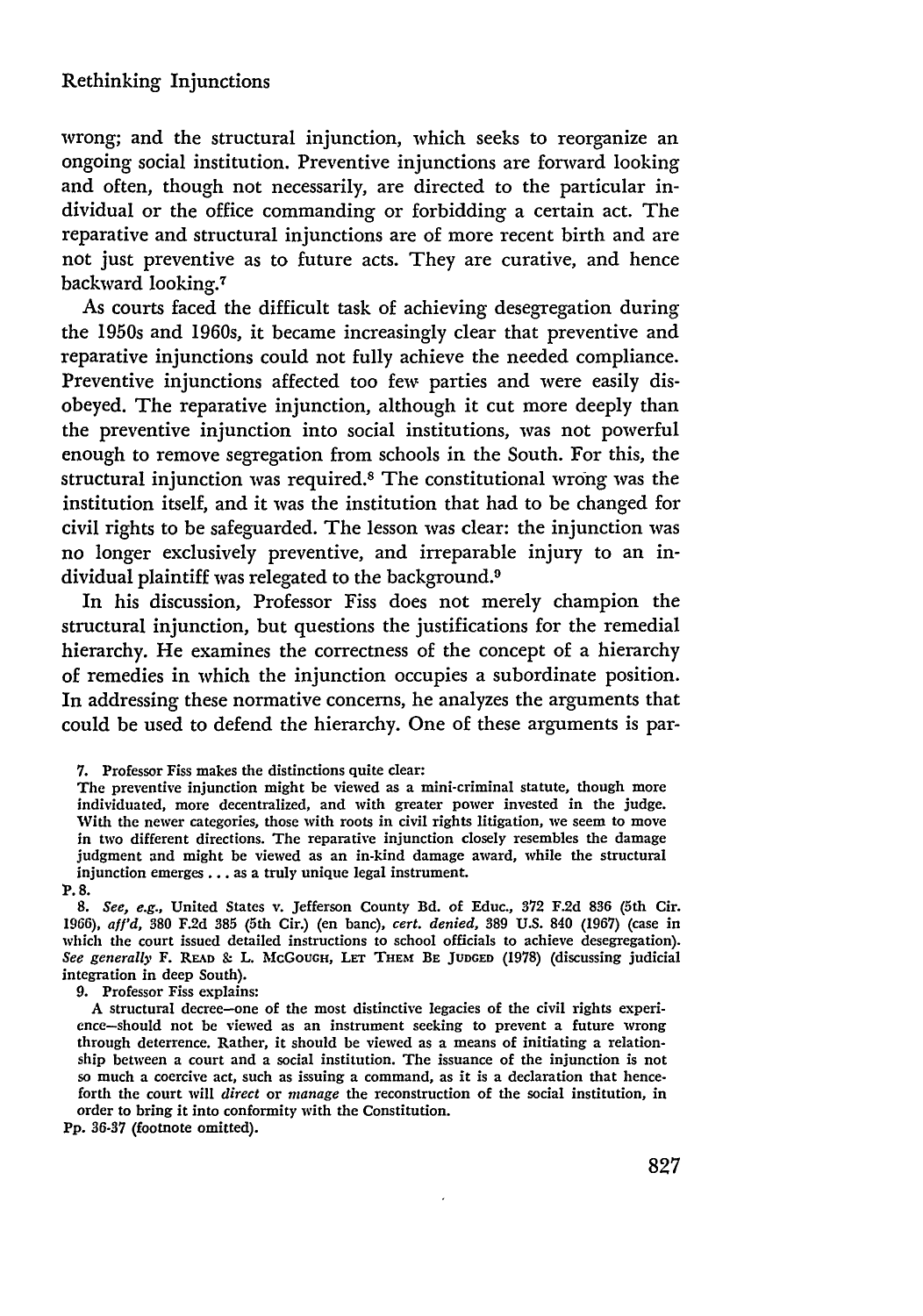ticularly important: how do we know that a federal judge sitting in an injunctive proceeding is better able to afford relief for a given wrong than an administrative agency, a jury, a legislature, or a state court?

In examining the issue of institutional competence, Professor Fiss might have developed more fully a response to the contention that administrative agencies are to be preferred to courts in providing certain kinds of relief. I agree with the author, however, that it is naive to believe that special expertise reposes in administrative agencies to such an extent that it cannot be transferred to courts.<sup>10</sup> In any event, arguments against the injunction based on claims of institutional competence can easily be dismissed, with one exception: the preference for state courts over federal courts.

This preference involves a highly controversial choice of values in American political theory. Proponents of state court remedies have seized upon the irreparable injury requirement for injunctions as an argument for courts to resort to a late nineteenth century concept of federalism, a concept termed "Our Federalism" by Justice Black in *Younger v. Harris."*

Professor Fiss fixes the starting point for this atavistic concept as that "extraordinary day in 1943 when the Supreme Court decided both *Murdock v. Pennsylvania* and *Douglas v. City of Jeannette."'2* Both cases considered an ordinance of the City of Jeannette prohibiting solicitation without a license. In *Murdock,* the Court held the ordinance unconstitutional as applied to activities of Jehovah's Witnesses. <sup>13</sup>*Douglas* easily could have rested on *Murdock,* but the Court held that in the absence of a showing of irreparable injury, a federal court had no jurisdiction to enjoin a state criminal proceeding. 14 Professor Fiss analyzed *Douglas* as having two prongs: the first was to assert that the injunctive suit threatened federalism, and the second was to use the irreparable injury requirement to eliminate that threat.<sup>15</sup>

13. **319** U.S. at 108.

**<sup>10.</sup>** Courts implementing structural reforms have appointed commissions, special masters, and monitors to supervise compliance **by** schools and prisons. *See, e.g.,* Palmigiano v. Garrahy, 443 F. Supp. 956, 989 (D.R.I. 1977); Taylor v. Perini, 413 F. Supp. 189, **193** (N.D. Ohio 1976).

**<sup>11.</sup>** 401 U.S. 37, 44 (1971) (federal courts will not enjoin pending state criminal prosecution except under extraordinary circumstances in which danger of irreparable loss is both great and immediate). In *Younger,* the plaintiff, indicted for violating a state act, sued in federal district court to enjoin the prosecution, contending that prosecution was unconstitutional.

<sup>12.</sup> P. 62; *see* Murdock v. Pennsylvania, **319** U.S. **105** (1943); Douglas v. City of Jeannette, 319 U.S. **157** (1943).

<sup>14.</sup> **319** U.S. at 163-64.

**<sup>15.</sup>** P. **63.**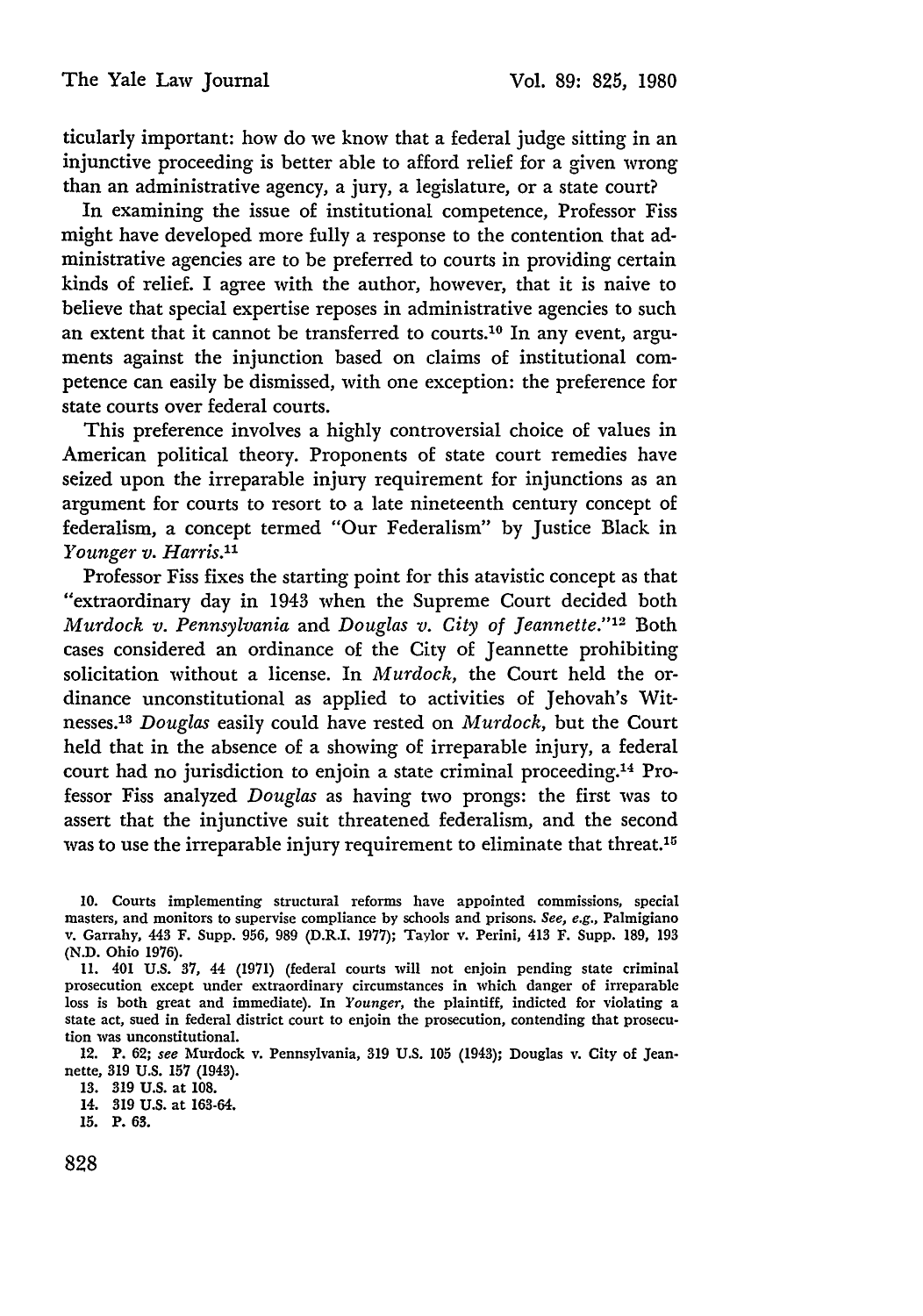"The result was to create, in our remedial hierarchy, a preference for the state criminal defense-you must use it if you can."<sup>16</sup> I stand with Professor Fiss: the *Douglas* theory of federalism is unsound.17 It exaggerates state interests and downgrades federal interests. If the basic philosophy of *Douglas* and *Younger* had prevailed during the 1960s, I am convinced that the progress toward judicial recognition of civil rights and civil liberties would have slowed to a walk. With deference, I suggest that *Douglas, Younger,* and their progeny are not good law, not good history, and not good federalism.

Intermediate judges must be good soldiers on the bench. But the soldiering would be easier if the doctrinal ramifications of *Douglas* and *Younger* were restricted to preventive injunctive proceedings in which the state is a party or in which enforcement is sought through the contempt power., One may concede, for purposes of argument, that the role federalism ascribes to federal courts in *Younger* is a valid one. One could say the role is a response to the traditional question in the preventive injunction context: Is there no adequate alternative means of relief? The answer has reference to state process; state process may be adequate and must be tried.

It makes little sense, however, to ask this question in the structural setting. At least initially, cases involving use of the structural injunction centered on elimination of de jure segregation in the schools or reform of a prison system. In this context, an institution that could readily be delineated was by design infringing federally protected rights. Once it was agreed that the conditions violated the Constitution, there was no question but that the offending institutions had to be redesigned. The courts did not ask whether there was an alternative remedy. The wrong was unlike those alleged in the familiar singleplaintiff, single-defendant model, the model in *Douglas* and later in *Younger.* For individual wrongs, both state and federal processes have remedies although one might argue about differences in effectiveness. But for structural wrongs in which the operation of the institution as such will lead to violation of the Constitution, there was no remedy until development of the structural injunction.

The early structural injunction cases were easy. Their analytic simplicity, captured in the de jure/de facto distinction, derives from the

*16. Id.*

<sup>17.</sup> Professor Fiss writes: "It is hard to believe that the state interest being vindicated **.**..is in any sense vital .**. .** .Moreover, given the nature of the claim-that a state is violating the federal Constitution-it is hard to see **how** the *Douglas* rule could serve the usual values of localism." *Id.*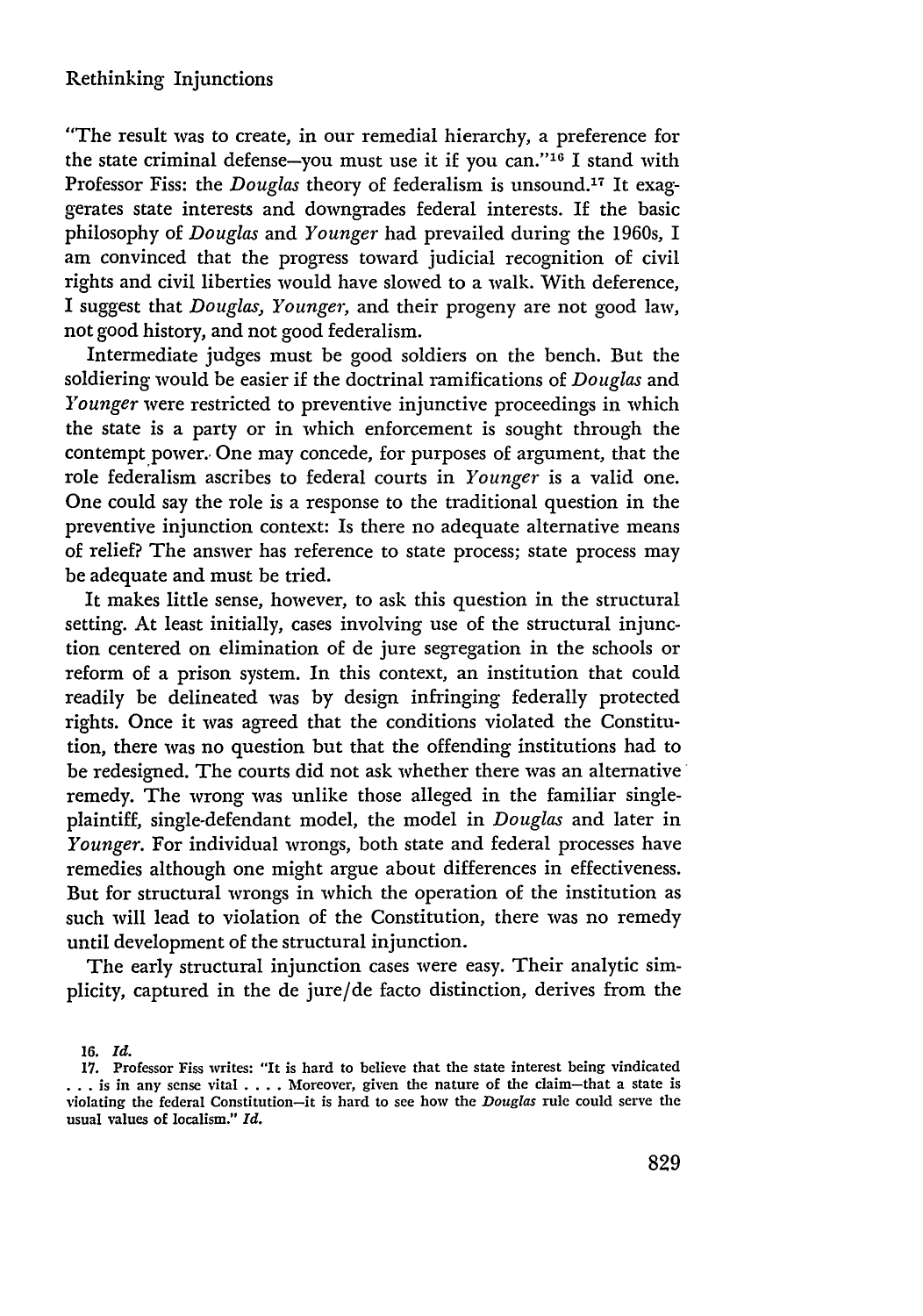clarity with which the institution and its activities are defined. Remedies may be administratively unwieldy or politically unpopular, but they are analytically easy to determine.

The success of the structural injunction prompted requests for its application in other contexts, exemplified by the Philadelphia police case of *Rizzo v. Goode.18* In *Rizzo,* the analytically clear connection between the institution, the wrong, and the remedy that was present in the school desegregation cases did not exist. It was not even clear what the institution in question was; it might have been the policeman only, or the policeman plus police chief, or police department plus the mayor, or some other configuration of parties. I am not saying that the institution is impossible to define for remedial purposes, but I am saying that it does not define itself as did the institutions in need of reform in the de jure school cases.

Faced with this complex demand for relief, the Supreme Court, with all good will, relied upon what was a superficially analogous situation. It noted that the state was somehow involved in *Rizzo* and turned to the doctrine developed in *Younger* to mediate between the state and an individual seeking federal relief.19 But the situations are not truly analogous. In a *Younger* situation remedies should be available in both state and federal systems, and the question is which court system should administer the remedy. Built into the *Younger* situation are the twin presuppositions that we know who the actors are and we know what the appropriate remedy should look like. The *Rizzo* situation is different; we do not know when we begin the analysis who the parties are nor what the relief should look like.

In such a situation, one cannot afford to rely on doctrinaire federalism to determine which system should dispense the remedy. To do so means that one never asks the fundamental question: Is there an institution whose operation will necessarily violate rights so that relief is appropriate? That is not to say that reliance on such discourse does not resolve the matter. It does: relief is denied. But it is denied without being considered, a denial that cannot be justified in a system demanding articulate reasons in support of results.

The essential contribution of Professor Fiss's critique is that it re-

**19.** *Id.* at **380.** Strangely, the Court did not cite *Younger.*

**<sup>18.</sup>** 423 **U.S. 362,** 378-80 **(1976)** (denying request for injunctive relief that would impose prophylactic procedures to minimize alleged police misconduct, holding in part that such action would constitute an unwarranted federal judicial intrusion into discretionary affairs of state). *Rizzo* was a class-action suit against the mayor of Philadelphia, the police commissioner, and others, alleging a pervasive pattern of illegal and unconstitutional police mistreatment of minority citizens in particular and Philadelphia citizens in general.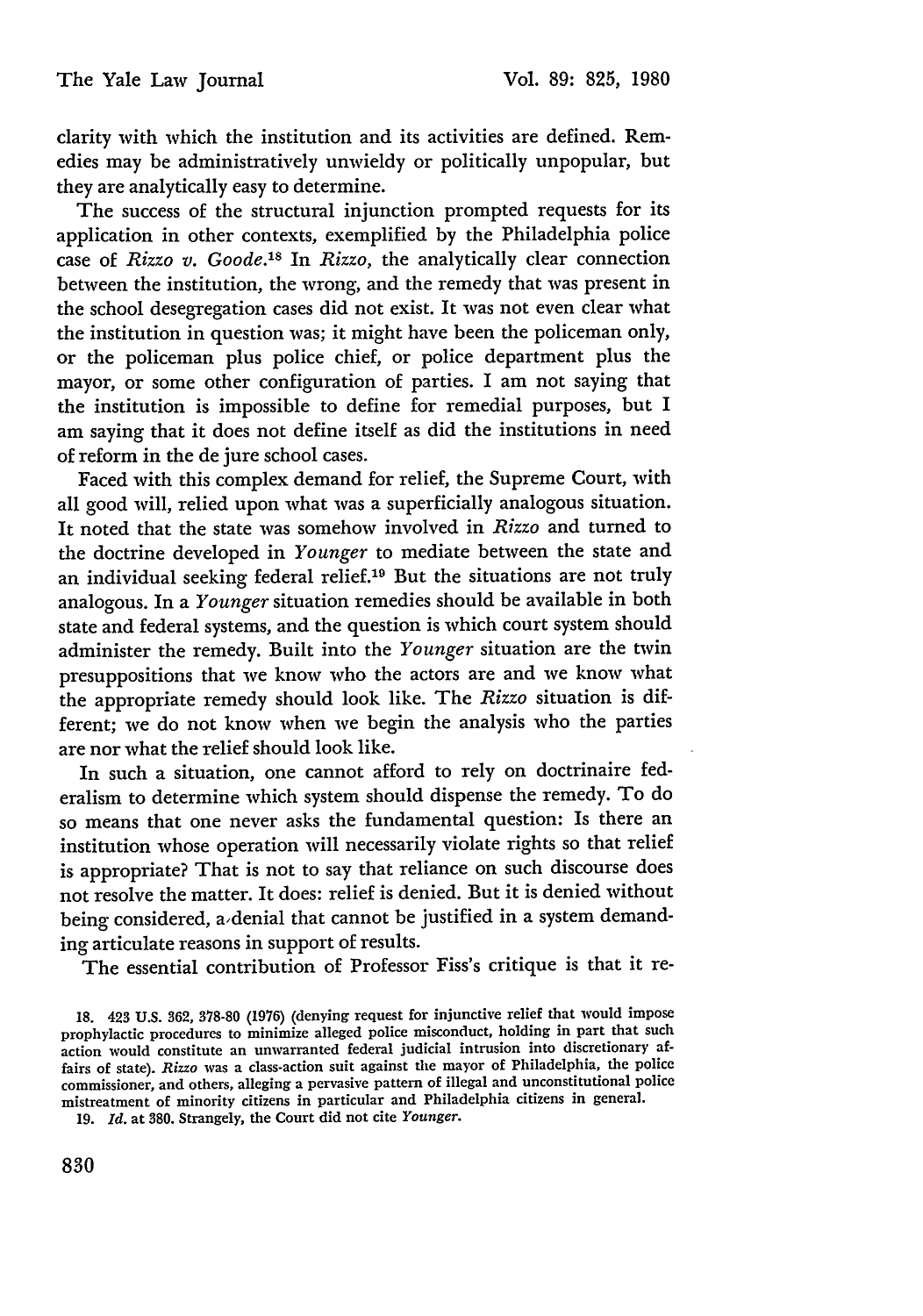veals the difficulty that courts confronted in the later structural injunction cases. Looking for doctrinal guidance, courts relied on doctrine that ensured by its terms that the essential questions would not be aired. The contribution of this critique cannot be overestimated. We may disagree about whether a remedy should issue in cases analogous to *Rizzo,* but the argument must be one that can air the issues, not displace them.

We are indebted to Professor Fiss for showing us that in a *Rizzo* situation we must ask first whether a remedy is appropriate, not which court system should administer a hypothetical remedy. This insight does not provide the answers in the structural context although it does direct us to the proper questions. I should like to offer some tentative thoughts on how the context-specificity thesis requires us to argue in *Rizzo-like* cases.

The central question is whether relief is appropriate at all. A subquestion is whether a court is warranted in exercising its power by imposing a structural remedy in the case. To phrase the question differently: Can the court find an institutional defendant over which to assert its power? What makes this question so difficult to answer is the complexity of the concept of an institution. As I suggested, the early structural decrees involved the limiting case: institutions that were self-evident in their limits and self-proclaimed as regards their unconstitutional policies. Until we have a clear notion of the institution under attack in a case, the court's power has no base. We need, then, to talk about institutions, to determine in the context of a given case whether we can point, as it were, to a machine for the invasion of rights. I would suggest that if we can answer this question by pointing to an institution, the next questions-whether it violates rights, and what remedy is appropriate-are comparatively easy.

This examination may be going on in some courts already, simultaneously with the Babel of Federalism. Consider, for instance, how recent civil rights cases have turned on the evidence. In certain cases relief has been contingent on evidence of purposeful discrimination,<sup>20</sup>

There is inherent ambiguity in the requirement of "purposeful discrimination." Everyone in the city of Jackson, Mississippi, knew that the reason for the closing of its swimming pools was to circumvent a desegregation order. But Justice Black, for a majority of the Court, held that the possibility of illicit motivation (purposeful discrimination) by the sponsors of a legislative act was no ground for holding the act unconstitutional.

<sup>20.</sup> See, e.g., Personnel Adm'r v. Feeney, 99 **S.** Ct. 2282 (1979) (facially neutral employment classification affecting sexes unequally does not violate equal protection absent legislative intent to discriminate on basis of gender); Washington v. Davis, 426 U.S. 229 (1976) (race discrimination in employment case; proof of discriminatory intent required to find violation of equal protection clause).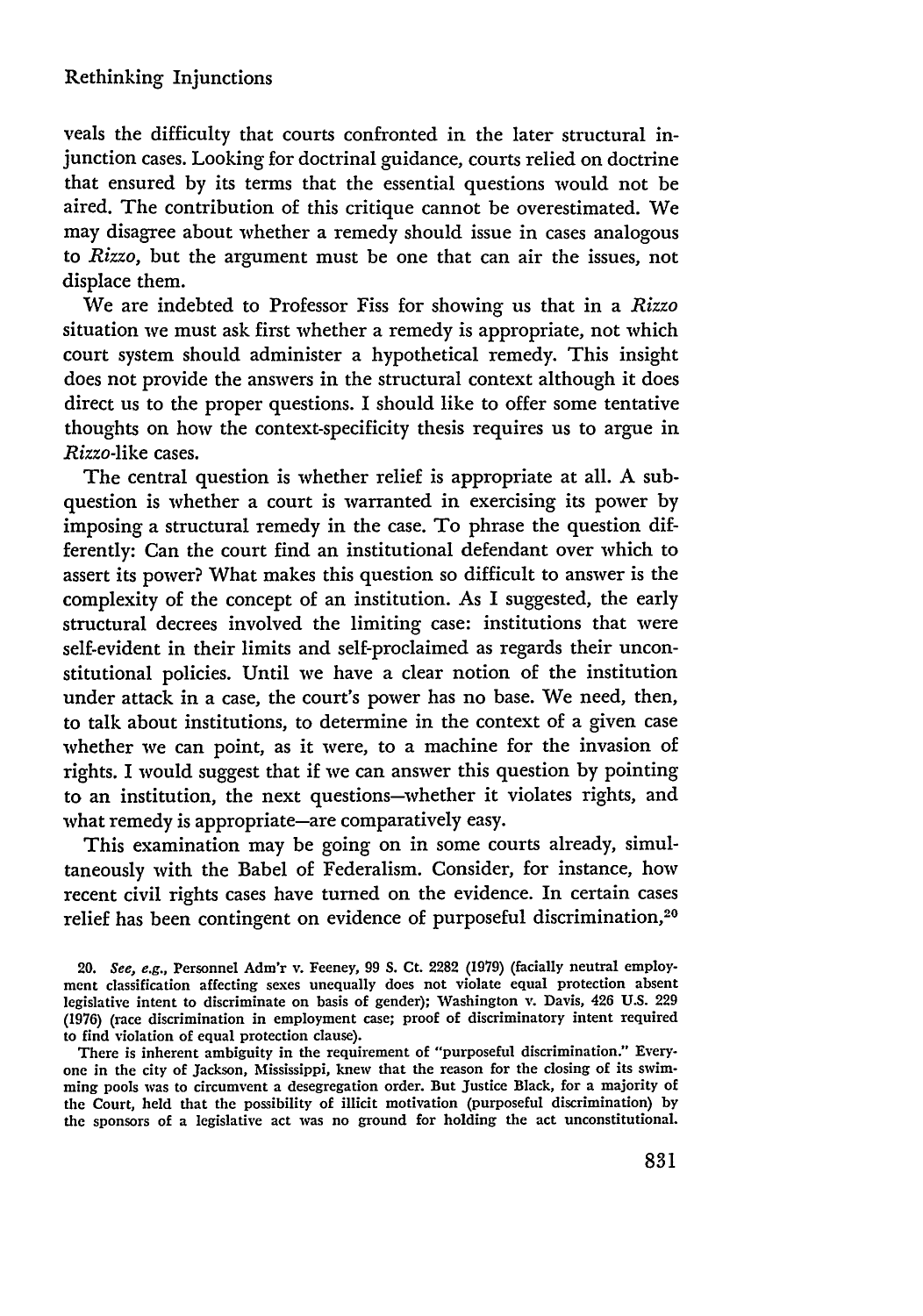in others on a showing of a pattern or practice of discrimination,<sup>21</sup> and in still others on a showing of discriminatory impact.<sup>22</sup> While these evidentiary requirements are responsive to the need to define an institution prior to deciding whether it should be restructured, they are an incomplete solution to the problem of demonstrating the presence of an institution. They may be inflexible and may defeat the demonstration rather than aid it. They do focus on facts, however, and on how a putative institution operates. This is the correct approach. If we can rid ourselves of doctrinaire federalism and get down to matters of fact when confronted with a prayer for relief such as that in *Rizzo,* we will have a chance of answering the proper question. I see little chance of this happening if the axiom for the structural injunction, to use Professor Fiss's dramatic but exact phrase, remains *"Younger* and not *Brown."23*

Commenting on *Rizzo* elsewhere, Professor Fiss remarked that "[f]ederalism is but one handle available to the [Burger] Court for curbing some of the more ambitious-more idealistic-projects of its own judges."<sup>24</sup> Such projects include supervision of municipal police forces, supervision of state prisons, mental health programs, and desegregation of schools and state universities. **By** firmly affixing the structural injunction in the traditional hierarchy, with irreparable injury as a requirement, we come perilously close to ensuring that violations of basic rights **by** state governments will be immune from remedy.

Palmer v. Thompson, **403 U.S. 217 (1971).** The Court accepted the district court's finding that the pools were dosed because it was uneconomical to maintain integrated pools. *Id.* at **219.**

It is not clear to me where the requirement of segregative intent set forth in Washington v. Davis, 426 **U.S. 229 (1976),** will lead us. It might have been useful in *Palmer v. Thompson.* But it may narrow the enforcement of rights in de facto segregation cases such as those involving Chicanos. We must see to what degree intent relates to foreseeable consequences and to a disproportionate impact coupled with other factors. *See* Village of Arlington Heights v. Metropolitan Hous. Dev. Corp., 429 **U.S. 252, 270** n.21 **(1977)** (setting forth disproportionate impact standard). *See generally Fiss, Remarks at the Second Circuit Judicial Conference,* 74 F.R.D. 276-81 (1976) (discussing intent standards); Note, *Reading the Mind of the School Board: Segregative Intent and the De Facto[De Jure Distinction,* 86 **YALE** L.J. 317, **321-32** (1976) (same).

*21. See, e.g.,* Hazelwood School Dist. v. United States, **433** U.S. 299 (1977) ("pattern or practice" of teacher employment discrimination); International Bhd. of Teamsters v. United States, **431** U.S. 324 (1977) (government sustained burden of proving that company engaged in system-wide pattern or practice of employment discrimination against minority members).

22. *See, e.g.,* Dayton **Bd.** of Educ. v. Brinkman, **99** S. Ct. 2971, 2978-80 (1979) (implying use of effects test where *Brown* imposed affirmative duty on school boards whose districts were segregated in 1954 to disestablish school system); Columbus Bd. of Educ. v. Penick, **99 S.** Ct. 2941, **2950 (1979)** (same).

**23.** *Dombrowski, supra* note 1, at **1159.**

24. *Id.* at 1160.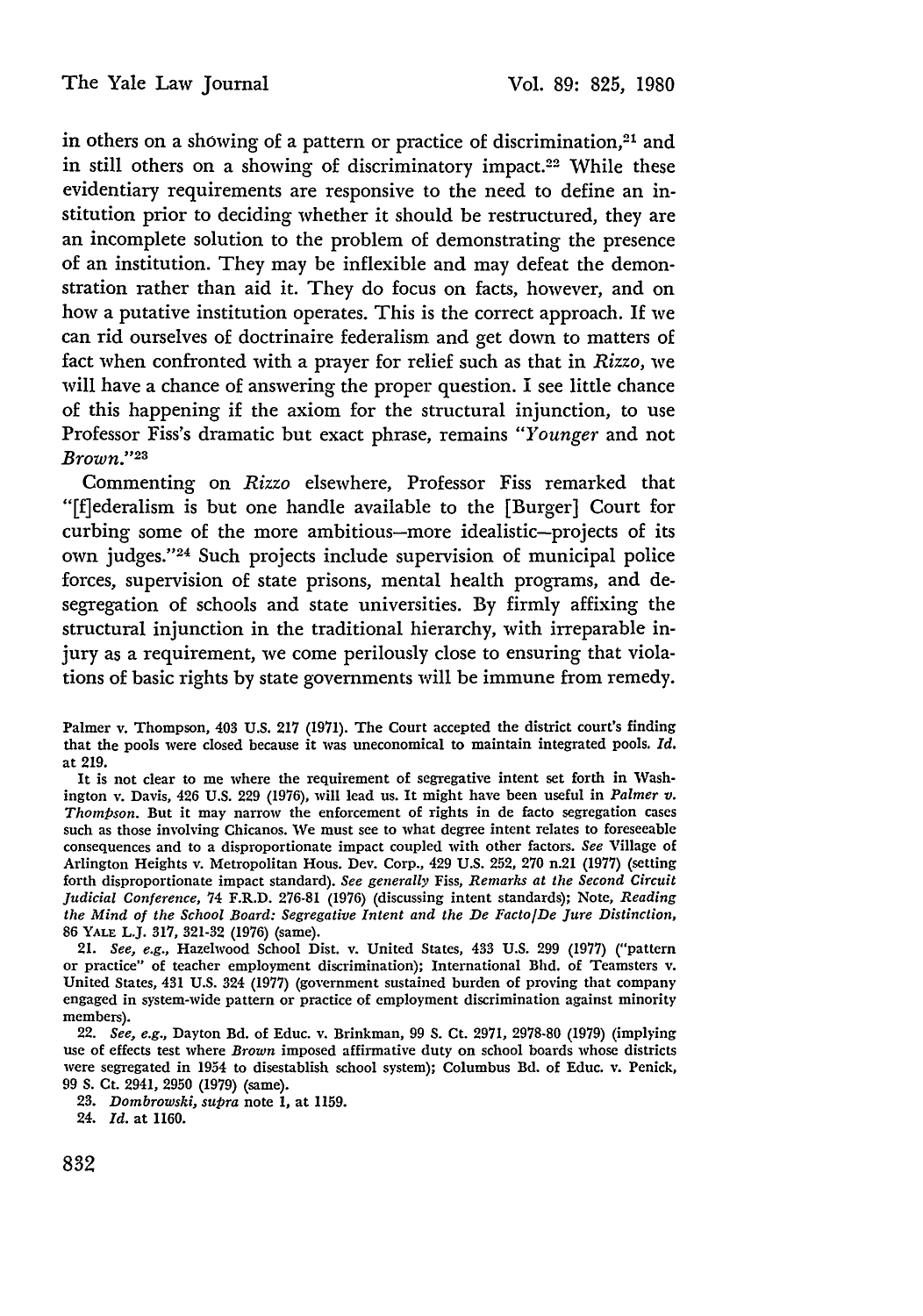Federal courts should examine the rights and remedies in a factual context and not rely on the language of "Our Federalism" and the etiquette of comity when violations of basic rights are charged.

 $\overline{1}$ 

The friction that once existed between state judges and federal judges has diminished to almost zero. Moreover, most states now have strong courts of last resort as competent and as willing to decide constitutional questions as are federal courts. Nevertheless, any federal judge who was exposed to the civil rights experience knows that in some states many times in the past the only effective forum for vindication of constitutional rights was the federal forum. And certainly historical federalism, Madison-federalism, makes it more appropriate for federal courts than for state courts to protect nationally created or nationally guaranteed rights. As I wrote fifteen years ago in dissent in the three-judge court opinion in *Dombrowski v. Pfister:25*

When the wrongful invasion comes from the state, and espe-<br>cially when the unlawful state action is locally popular or when there is local disapproval of the requirements of federal law, federal courts must expect to bear the primary responsibility for protecting the individual. This responsibility is not new. It did not start with the School Segregation Cases. It is close to the heart of the American Federal Union. It is implicit in the replacement of the Articles of Confederation by the Constitution. It makes federalism workable. <sup>26</sup>

Professor Fiss's approach moves us toward an adequate judicial examination of rights and appropriate remedies. Characteristically, he does not raise a new hierarchy where he razed the old. His call for a context-specific evaluation of available remedies is not a call to exalt the injunction but to recognize the tough pragmatic nature of remedial orders. It is an assertion of the commonsense proposition that when a federal injunction is the most effective remedy, it should be used without necessarily requiring a showing that it is the last alternative to avoid irreparable injury. By putting aside the language of hierarchies and the grammar of atavistic federalism, not only can we get to the substance of rights, but we can develop a workable, substantive theory of remedies. Perhaps there is nothing more difficult. At least, discussion should be started in the terms Professor Fiss has supplied.

**<sup>25. 227</sup>** F. Supp. **556 (E.D.** La. 1964) (three-judge court), *rev'd,* **380** U.S. 479 **(1965).**

**<sup>26.</sup>** *Id.* at **570-71** (Wisdom, **J.,** dissenting) (footnote omitted).